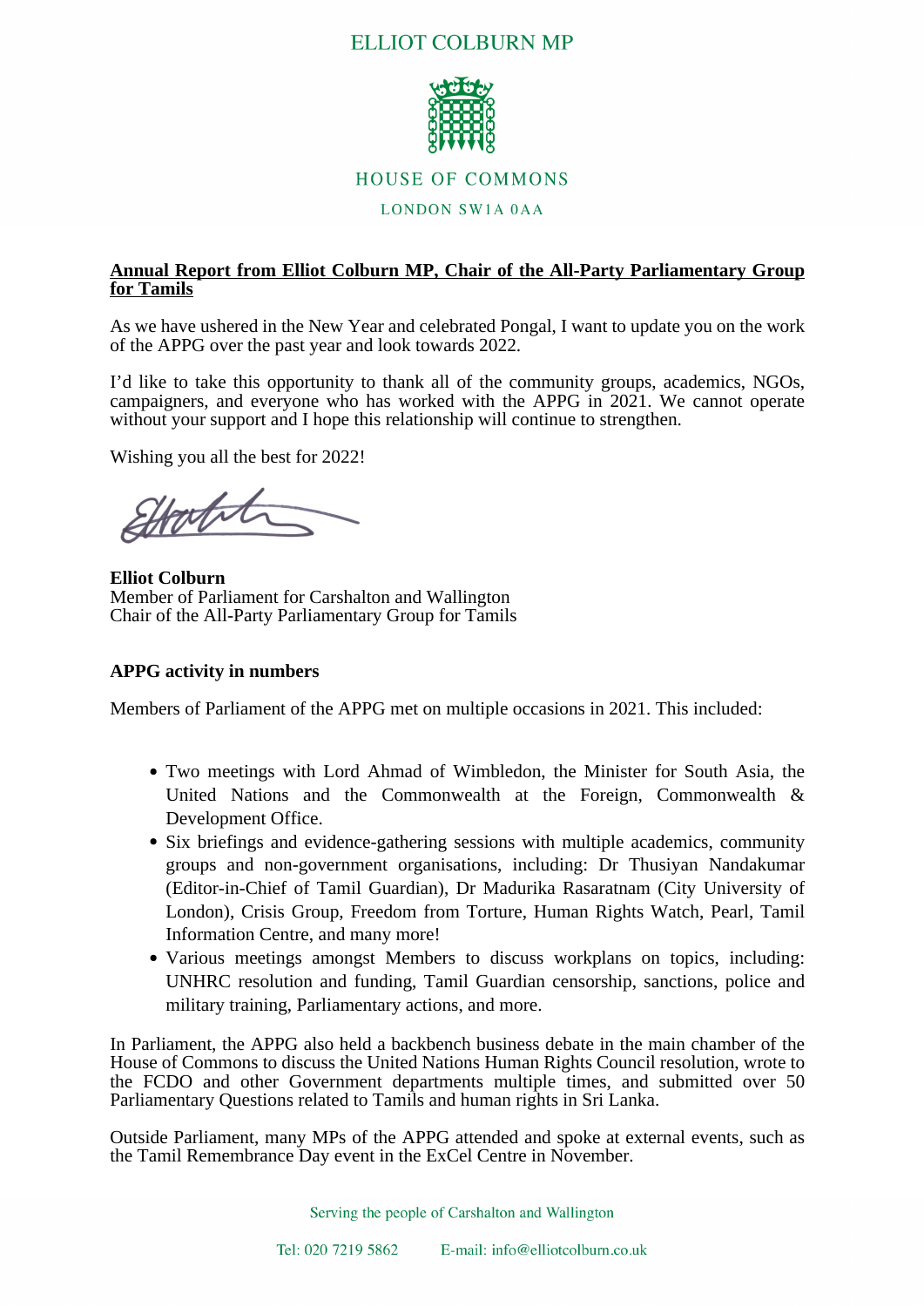## **UNHRC**

Arguably the most important work that the APPG focussed on in 2021 was campaigning for the adoption of a new human rights resolution at the  $46<sup>th</sup>$  session of the UNHRC in the spring.

In February 2020, the Sri Lankan government withdrew from the previous UNHRC resolution, which the previous government had co-sponsored, to promote reconciliation, accountability and human rights in the country. Since then, the human rights situation in Sri Lanka has deteriorated.

In March last year, the APPG held a debate in the House of Commons Chamber to ensure the UK Government continues to upholds its commitment to champion human rights in Sri Lanka and support the new resolution. The debate can be viewe[d here](https://parliamentlive.tv/event/index/d0187d02-3cde-48eb-ba83-e5689a30d196?in=14:02:30). The APPG also spoke with Minister Ahmad ahead of the 46<sup>th</sup> Session of the UNHRC and wrote to the FCDO on several occasions.

Thanks to the hard work of multiple organisations across the globe, a new human rights resolution was adopted which should allow the UN to collect, consolidate, analyse and preserve information and evidence, and to develop possible strategies for future accountability processes for gross violations of human rights. Since the adoption of the resolution, the APPG has met with Minister Ahmad and written to the FCDO to ensure funding for the mechanism is properly secured.

Going forward in 2022, we will continue putting pressure on the Office of the High Commissioner for Human Rights to give the mechanism a real bite so it can actually address the deteriorating human rights situation in Sri Lanka.

#### **Covid-19**

For a second year running, the world has faced the immense challenges presented by the Covid-19 pandemic. The APPG acknowledges the incredible contributions and sacrifices of Tamils in the UK to tackle the pandemic, in the NHS, care sector, pharmacies, vaccine programmes, and much more.

#### **International sanctions**

In the Summer, the APPG met with Dr Madurika Rasaratnam from City University of London. Dr Rasaratnam briefed the group on the impacts of international sanctions and how they can be used to help put pressure on nations committing human rights abuses. Following the meeting, Members of the APPG submitted Parliamentary Questions and wrote to the FCDO to call for sanctions to be introduced on those who are credibly accused of war crimes in Sri Lanka.

Recently, Theresa Villiers (MP for Chipping Barnet) and I renewed these calls for Magnitskystyle sanctions on Shavendra Silva, which can be vie[wed h](https://www.tamilguardian.com/content/we-will-not-tolerate-human-rights-abuses-british-mps-call-sanctions-shavendra-silva)ere. The US government has sanctioned him; it's time the UK Government do the same. The APPG will continue working on this issue in 2022.

#### **Police training and militarisation**

In September, the APPG was disturbed to see distressing video footage of Sri Lankan police assaulting and arresting a member of parliament for the Tamil National People's Front, Kajendren Selvarajah, in Jaffna. We strongly condemn the arrest and are deeply concerned by yet another incident of Sri Lankan police brutality. We understand that due procedure was not